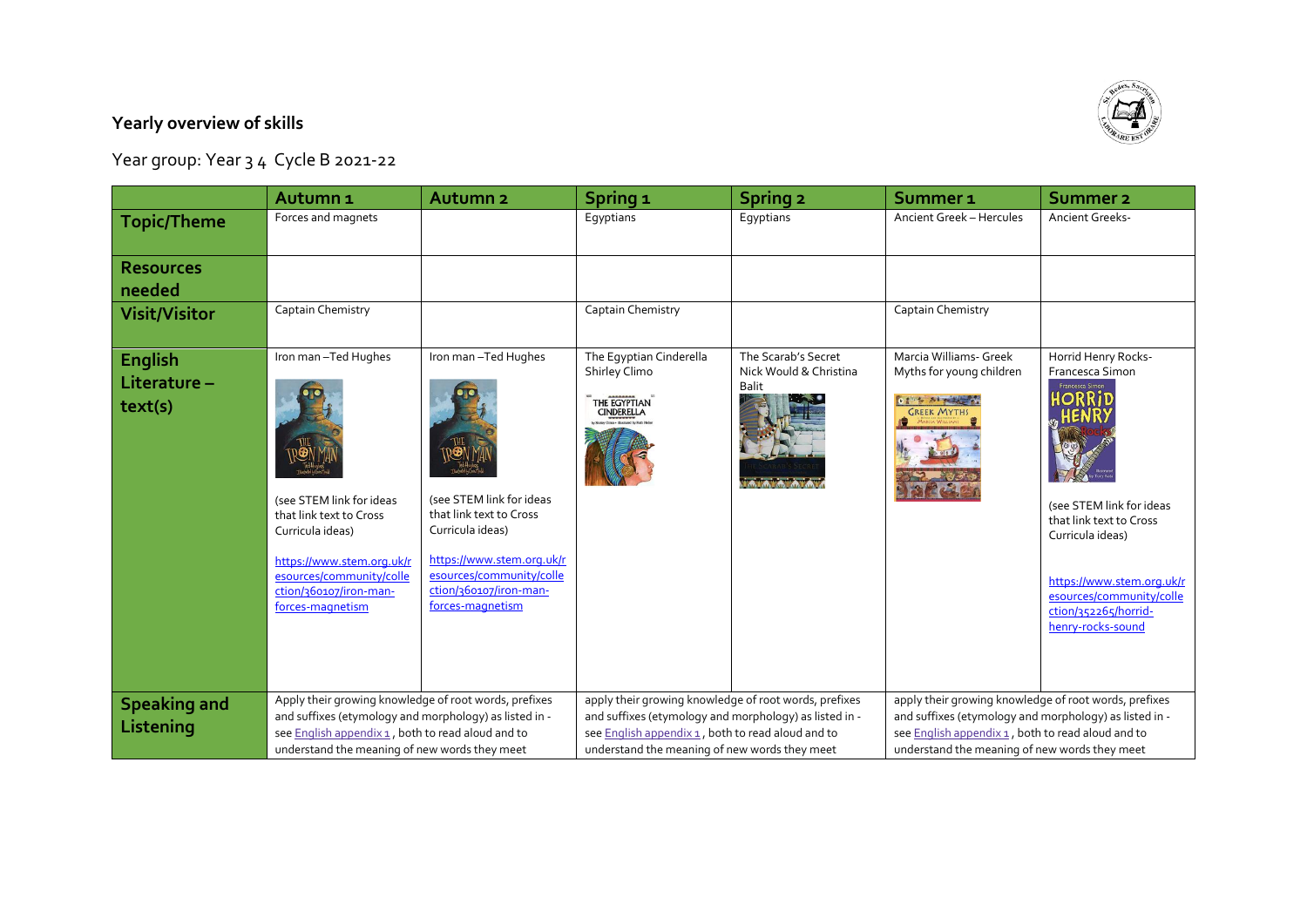|                                                  | read further exception words, noting the unusual<br>correspondences between spelling and sound, and where                                                                                                                                                                                                                                                                                                                                                                                                                              | read further exception words, noting the unusual<br>correspondences between spelling and sound, and where                                                                                                                                                                                                                                                                                                                                                                                                                                                                                                  | read further exception words, noting the unusual<br>correspondences between spelling and sound, and where                                                                                                                                                                                                                                                                                                                                                                                                                                                                                                      |
|--------------------------------------------------|----------------------------------------------------------------------------------------------------------------------------------------------------------------------------------------------------------------------------------------------------------------------------------------------------------------------------------------------------------------------------------------------------------------------------------------------------------------------------------------------------------------------------------------|------------------------------------------------------------------------------------------------------------------------------------------------------------------------------------------------------------------------------------------------------------------------------------------------------------------------------------------------------------------------------------------------------------------------------------------------------------------------------------------------------------------------------------------------------------------------------------------------------------|----------------------------------------------------------------------------------------------------------------------------------------------------------------------------------------------------------------------------------------------------------------------------------------------------------------------------------------------------------------------------------------------------------------------------------------------------------------------------------------------------------------------------------------------------------------------------------------------------------------|
|                                                  | these occur in the word.                                                                                                                                                                                                                                                                                                                                                                                                                                                                                                               | these occur in the word                                                                                                                                                                                                                                                                                                                                                                                                                                                                                                                                                                                    | these occur in the word                                                                                                                                                                                                                                                                                                                                                                                                                                                                                                                                                                                        |
| Reading                                          | develop positive attitudes to reading, and an<br>understanding of what they read, by:<br>listening to and discussing a wide range of fiction, poetry,<br>plays, non-fiction and reference books or textbooks<br>reading books that are structured in different ways and<br>reading for a range of purposes<br>using dictionaries to check the meaning of words that<br>they have read<br>increasing their familiarity with a wide range of books,<br>including fairy stories, myths and legends, and retelling<br>some of these orally | identifying themes and conventions in a wide range of<br>books<br>preparing poems and play scripts to read aloud and to<br>perform, showing understanding through intonation,<br>tone, volume and action<br>discussing words and phrases that capture the reader's<br>interest and imagination<br>recognising some different forms of poetry [for example,<br>free verse, narrative poetry]<br>understand what they read, in books they can read<br>independently, by:<br>checking that the text makes sense to them, discussing<br>their understanding, and explaining the meaning of<br>words in context | drawing inferences such as inferring characters' feelings,<br>thoughts and motives from their actions, and justifying<br>inferences with evidence<br>predicting what might happen from details stated and<br>implied<br>identifying main ideas drawn from more than 1<br>paragraph and summarising these<br>identifying how language, structure, and presentation<br>contribute to meaning<br>retrieve and record information from non-fiction<br>participate in discussion about both books that are read<br>to them and those they can read for themselves, taking<br>turns and listening to what others say |
| Writing                                          | Narrative<br>Recount<br>Instructions<br>Limericks                                                                                                                                                                                                                                                                                                                                                                                                                                                                                      | Narrative<br>Explanation<br>Report<br>haiku                                                                                                                                                                                                                                                                                                                                                                                                                                                                                                                                                                | Narrative<br>Discussion<br>Persuasion<br>Research a poet                                                                                                                                                                                                                                                                                                                                                                                                                                                                                                                                                       |
| Vocabulary,<br><b>Grammar and</b><br>Punctuation | Year 3<br>Revise Year 2 Punctuation and Grammar<br>Expanded noun phrases<br>Apostrophe for possession and contraction<br>Use a and an,<br>Present and past tense<br>Commas in a list<br>Year 4<br>Use expanded noun phrases (with adjectives and<br>prepositional phrases)<br>Use apostrophes for singular and plural possession<br>Use a wider range of conjunctions in an increasing range<br>of sentence structures                                                                                                                 | Year <sub>3</sub><br>Use adverbs - then, next, soon, therefore<br>Use prepositions - before, after, during, in, because of<br>Use inverted commas for direct speech.<br>Use a wide range of conjunctions (and begin to<br>Understand subordinate clauses)<br>pronouns to avoid repetition<br>Year 4<br>Punctuate direct speech, using commas after reporting<br>clause and new speaker, new line<br>Use expanded noun phrases (with adjectives and<br>prepositional phrases)<br>Use apostrophes for singular and plural possession<br>Use fronted adverbials (demarcated with commas)                      | Year 3<br>Use present perfect verb form<br>Begin to use paragraphs<br>Use headings and sub-headings<br><u>Year 4</u><br>Use Standard English<br>Use paragraphs                                                                                                                                                                                                                                                                                                                                                                                                                                                 |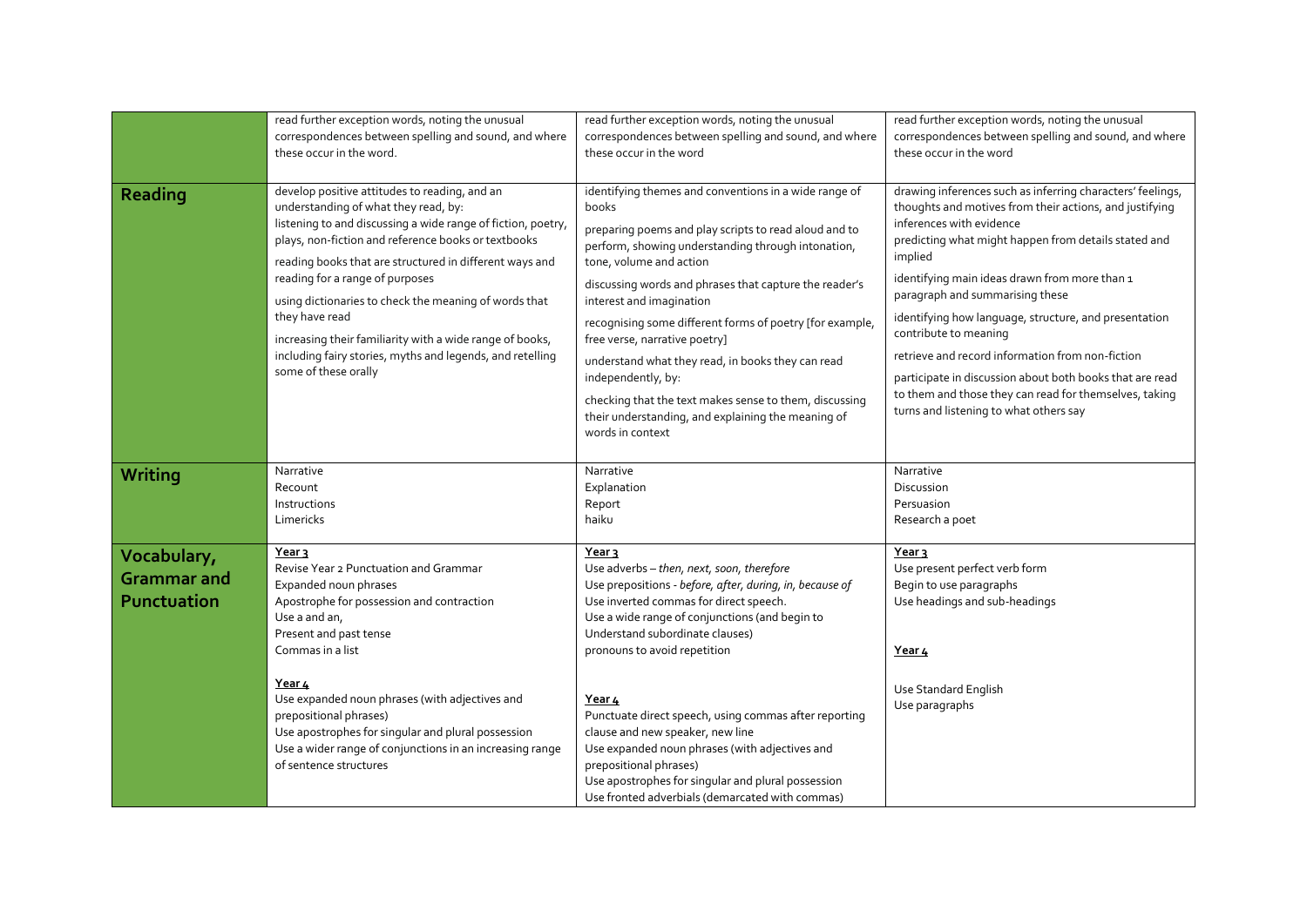|                    |                                                                                                                                                                                                                                                                                                                                |                                                                                                                 | Use subordinate clauses correctly punctuated with<br>commas                                                                                                                                                                                                                                              |                                                                                                                    |                                                                                                                                                                                                                                                                                                                             |                                                                                                                           |
|--------------------|--------------------------------------------------------------------------------------------------------------------------------------------------------------------------------------------------------------------------------------------------------------------------------------------------------------------------------|-----------------------------------------------------------------------------------------------------------------|----------------------------------------------------------------------------------------------------------------------------------------------------------------------------------------------------------------------------------------------------------------------------------------------------------|--------------------------------------------------------------------------------------------------------------------|-----------------------------------------------------------------------------------------------------------------------------------------------------------------------------------------------------------------------------------------------------------------------------------------------------------------------------|---------------------------------------------------------------------------------------------------------------------------|
|                    |                                                                                                                                                                                                                                                                                                                                |                                                                                                                 |                                                                                                                                                                                                                                                                                                          |                                                                                                                    |                                                                                                                                                                                                                                                                                                                             |                                                                                                                           |
| <b>Spelling</b>    | Year <sub>3</sub><br>ey/ei<br>Homophones/near<br>homophones                                                                                                                                                                                                                                                                    | Year <sub>3</sub><br>Suffix ly                                                                                  | Year <sub>3</sub><br>Suffixes ed/ing/er<br>Prefix mis/dis                                                                                                                                                                                                                                                | Year <sub>3</sub><br>Homophones/near<br>homophones<br>Prefix bi<br>Que/ch                                          | Year 3<br>Ending ary<br>OU<br>Word families                                                                                                                                                                                                                                                                                 | Year <sub>3</sub><br>Suffix-al<br>Ending -sure/ture<br>Silent letters                                                     |
|                    | Year 4<br>Prifix-in/im/il<br>Homophones/near<br>homophones                                                                                                                                                                                                                                                                     | Year 4<br>Sion/tion<br>ough                                                                                     | Year 4<br>Ation<br>Plural apostrophe<br>Prefix -sub                                                                                                                                                                                                                                                      | Year <sub>4</sub><br>Sc/ce/ci<br>Word families                                                                     | Year 4<br>Prefix-<br>inter/anti/auto/ex/non                                                                                                                                                                                                                                                                                 | Year 4<br>Suffix-ous<br>adverbials                                                                                        |
| <b>Mathematics</b> | Number: Place value.<br>Number: Addition and<br>Subtraction                                                                                                                                                                                                                                                                    | Number: Multiplication<br>and Division<br>Consolidation                                                         | Number: Multiplication<br>and Division.<br>Measurement: Length,<br>Perimeter and Area.<br>Number: Fractions                                                                                                                                                                                              | Number: Fractions<br>Number: Decimals                                                                              | Measurement: Money.<br><b>Statistics</b><br>Measurement: Time<br>Properties of Shape.                                                                                                                                                                                                                                       | Measurement: Mass and<br>capacity.<br>Position and Direction                                                              |
| <b>Science</b>     | Forces and magnets                                                                                                                                                                                                                                                                                                             | Electricity                                                                                                     | Animals including<br>humans                                                                                                                                                                                                                                                                              | Investigations                                                                                                     | Plants                                                                                                                                                                                                                                                                                                                      | Sound                                                                                                                     |
| <b>RE</b>          | Year 3 - Family Homes<br>Year 3- places for worship<br>The Synagogue                                                                                                                                                                                                                                                           | Year 3- Loving: Visitors<br>Year 3-Sacramental<br><b>Preparation Module</b>                                     | Year 3 - COMMUNITY -<br>Journeys<br>Year 3 - Sacramental<br><b>Preparation Module</b>                                                                                                                                                                                                                    | <b>Year 3-Places for Worship</b><br>The Mosque<br>Year 3 - GIVING:<br>Giving all                                   | Year 3 - Serving: Energy<br>Year 3 - Belonging:<br><b>Promises</b>                                                                                                                                                                                                                                                          | Year 3 - World: Special<br>places                                                                                         |
| <b>History</b>     | Who were Britain's first<br>builders?<br>NC ref: Changes in Britain<br>Stone Age to Iron Age<br>Focus: building and<br>technology in earliest<br>settlements, key features of<br>an era, chronology<br>(sequence and duration)<br>change over time, using<br>artefacts as primary<br>sources, awareness of<br>representations. |                                                                                                                 | Why did the Ancient<br><b>Egyptians build</b><br>pyramids?<br>NC ref: Achievements of<br>earliest civilisations -<br>Ancient Egypt<br><b>Focus:</b> key features of early<br>civilisation, chronology<br>(sequence, duration and<br>contemporaneous<br>development) causation,<br>use of primary sources |                                                                                                                    | How have the Greeks<br>shaped my world?<br><b>NC Ref: Ancient Greece:</b><br>achievements and influence<br>Focus: Chronology<br>(sequence and duration),<br>key features and individuals<br>of ancient civilisation,<br>consequences, significance<br>(legacy) use of primary<br>sources, use of written<br>interpretations |                                                                                                                           |
| Geography          |                                                                                                                                                                                                                                                                                                                                | UK Discovery - is the<br>UK the same<br>everywhere?<br>Focus: Physical<br>geography - hills, coasts,<br>rivers. |                                                                                                                                                                                                                                                                                                          | Why do we have<br>cities?<br>UK towns, cities and<br>countries.<br><b>Focus: countries.</b><br>counties, land use, |                                                                                                                                                                                                                                                                                                                             | We've got it all! Why is<br>the North East<br>special?<br>Regional focus with lead<br>on rivers and economic<br>activity. |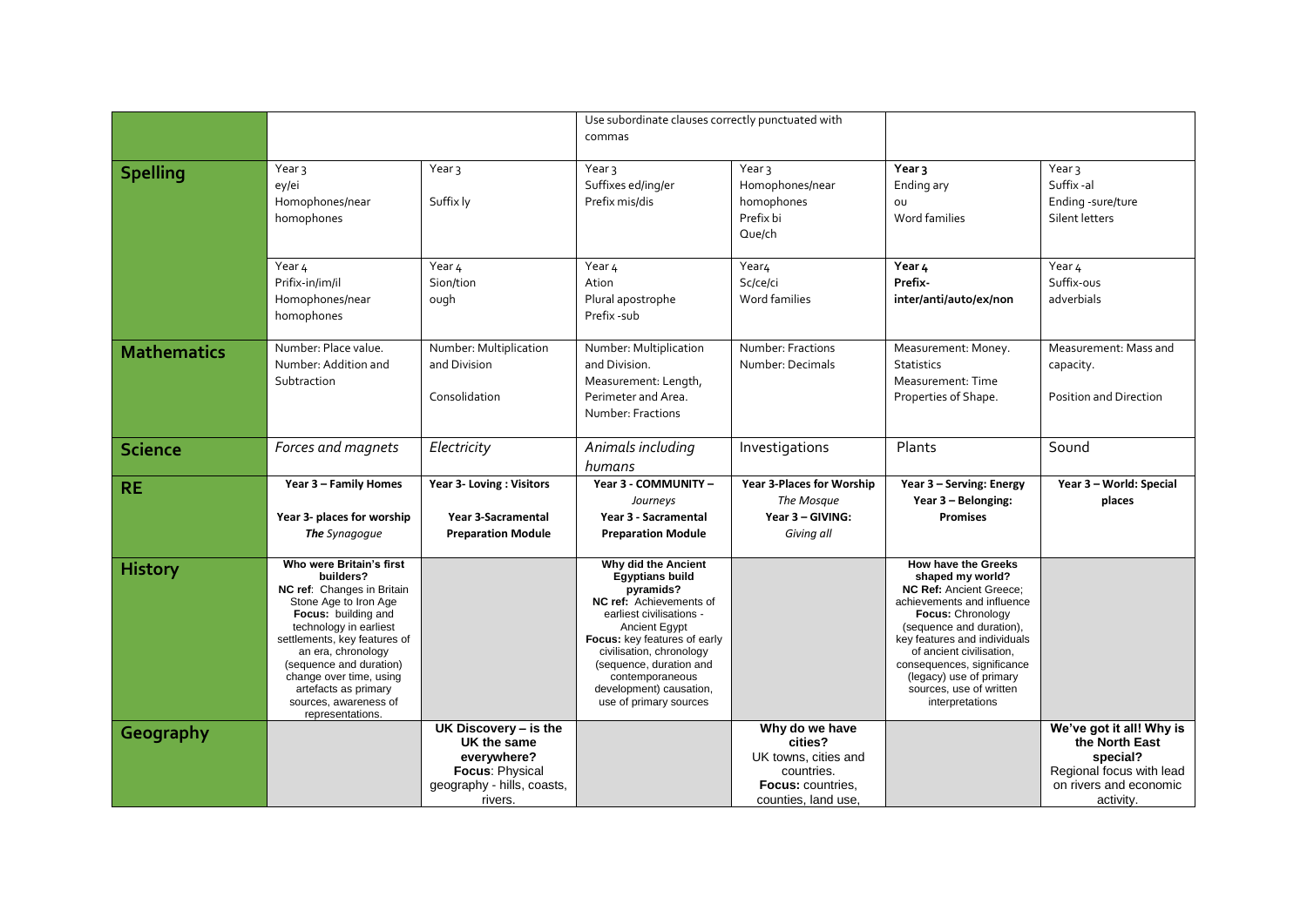|                                 |                                                                                                                                                                                                              |                                                                                                                                                                                   |                                                                                                                                                                                                                                                | settlement, contrasting<br>cities.                                                                                                                                                                                                                                                         |                                                                                                                                                                                                                           | Focus: Fieldwork, water<br>cycle, rivers-their<br>formation and impact.                                                                                                                                          |
|---------------------------------|--------------------------------------------------------------------------------------------------------------------------------------------------------------------------------------------------------------|-----------------------------------------------------------------------------------------------------------------------------------------------------------------------------------|------------------------------------------------------------------------------------------------------------------------------------------------------------------------------------------------------------------------------------------------|--------------------------------------------------------------------------------------------------------------------------------------------------------------------------------------------------------------------------------------------------------------------------------------------|---------------------------------------------------------------------------------------------------------------------------------------------------------------------------------------------------------------------------|------------------------------------------------------------------------------------------------------------------------------------------------------------------------------------------------------------------|
| Computing<br>(E-safety in PSHE) | Online safety and digital<br>literacy- smart crew                                                                                                                                                            | Online safety and digital<br>literacy- smart crew                                                                                                                                 | Online safety and digital<br>literacy- safer internet<br>website                                                                                                                                                                               | Online safety and digital<br>literacy- safe sites-Is<br>seeing believing?                                                                                                                                                                                                                  | Online safety and digital<br>literacy- online balance                                                                                                                                                                     | Online safety and digital<br>literacy- online presence                                                                                                                                                           |
|                                 | <b>Information Technology</b><br>Word                                                                                                                                                                        | <b>Information Technology</b><br><b>PowerPoint</b>                                                                                                                                | <b>Information Technology</b><br>Publisher                                                                                                                                                                                                     | Computer science<br><b>Microbits</b>                                                                                                                                                                                                                                                       | <b>Information Technology</b><br><b>Movie maker</b>                                                                                                                                                                       | <b>Computer Science</b><br>Scratch                                                                                                                                                                               |
| Art                             | <b>Forces and Magnets</b><br>Focus: To develop<br>drawing and sketching<br>skills, incorporating<br>movement/actions of<br>people into work. To<br>develop printing skills<br>and temporary collage<br>work. |                                                                                                                                                                                   | <b>Egyptians</b><br><b>Focus: To further</b><br>develop painting and<br>drawing/ sketching and<br>collage/textile skills,<br>looking at art from<br>another culture and past.<br>Develop knowledge of<br>colour, shape and<br>pattern in work. |                                                                                                                                                                                                                                                                                            | <b>Ancient Greece</b><br><b>Focus:</b> To further<br>develop sculpture skills.<br>Manipulating, kneading<br>and shaping to a design<br>criterion. To engrave<br>pattern to an object and<br>complete with art &<br>design |                                                                                                                                                                                                                  |
| Design and<br><b>Technology</b> |                                                                                                                                                                                                              | <b>Forces and Magnets</b><br>Focus: To improve<br>planning, design, making<br>and evaluation skills by<br>creating a structure with<br>moving parts and an<br>electrical circuit. |                                                                                                                                                                                                                                                | Egyptian<br>Focus: To improve<br>cooking skills by<br>exploring Egyptian<br>recipes and comparing<br>them to food today. To<br>plan, design and make a<br>food product, safely and<br>hygienically, using<br>scales for<br>measurements. To use<br>tools safely and<br>measure accurately. |                                                                                                                                                                                                                           | <b>Ancient Greece</b><br><b>Focus:</b> To Improve<br>textile and sewing skills<br>by making a product for<br>a specific purpose. To<br>plan, design, make and<br>evaluate the product to<br>the design criteria. |
| <b>Music</b>                    |                                                                                                                                                                                                              | <b>Composers and the Orchestra</b><br>Study of a famous, significant Classical composer<br>and their music. Study of the orchestra.                                               |                                                                                                                                                                                                                                                | Why do we have cities?<br>Music in cities - New Orleans Jazz                                                                                                                                                                                                                               | Cathedral, Sage Gateshead)                                                                                                                                                                                                | Why is the North East Special?<br>A study of music from the North East (folk, mining<br>brass bands, Sting, Katheryn Tickell, Durham                                                                             |
| <b>PE</b>                       | <b>OAA</b><br>Orienteering Unit<br>Swimming                                                                                                                                                                  | Games<br>Invasion games - Hockey<br>Swimming                                                                                                                                      | <b>Athletics</b><br>Throwing and jumping<br>Swimming                                                                                                                                                                                           | Games<br>Net and wall games -<br>Tennis<br>Swimming                                                                                                                                                                                                                                        | Games<br><b>Striking and Fielding</b><br>Games-Rounders<br>Dance<br>Weather unit                                                                                                                                          | <b>Athletics</b><br>Running<br>Dance<br>Symmetry and asymmetry                                                                                                                                                   |
| <b>PSHE</b>                     | Created by God<br>Diverse Britain                                                                                                                                                                            | Diverse Britain<br>Anti-Bullying                                                                                                                                                  | Created and Loved by God                                                                                                                                                                                                                       | <b>Emotional Wellbeing</b>                                                                                                                                                                                                                                                                 | Money Matters<br>Life Cycles                                                                                                                                                                                              | Created to live in the<br>Community                                                                                                                                                                              |
| <b>MFL-Kapow</b>                | Greetings/target<br>language games numbers                                                                                                                                                                   | In the Classroom                                                                                                                                                                  | Recall/target language                                                                                                                                                                                                                         | French adjectives, colours<br>and shapes.                                                                                                                                                                                                                                                  | Recall/target language                                                                                                                                                                                                    | Playground games                                                                                                                                                                                                 |